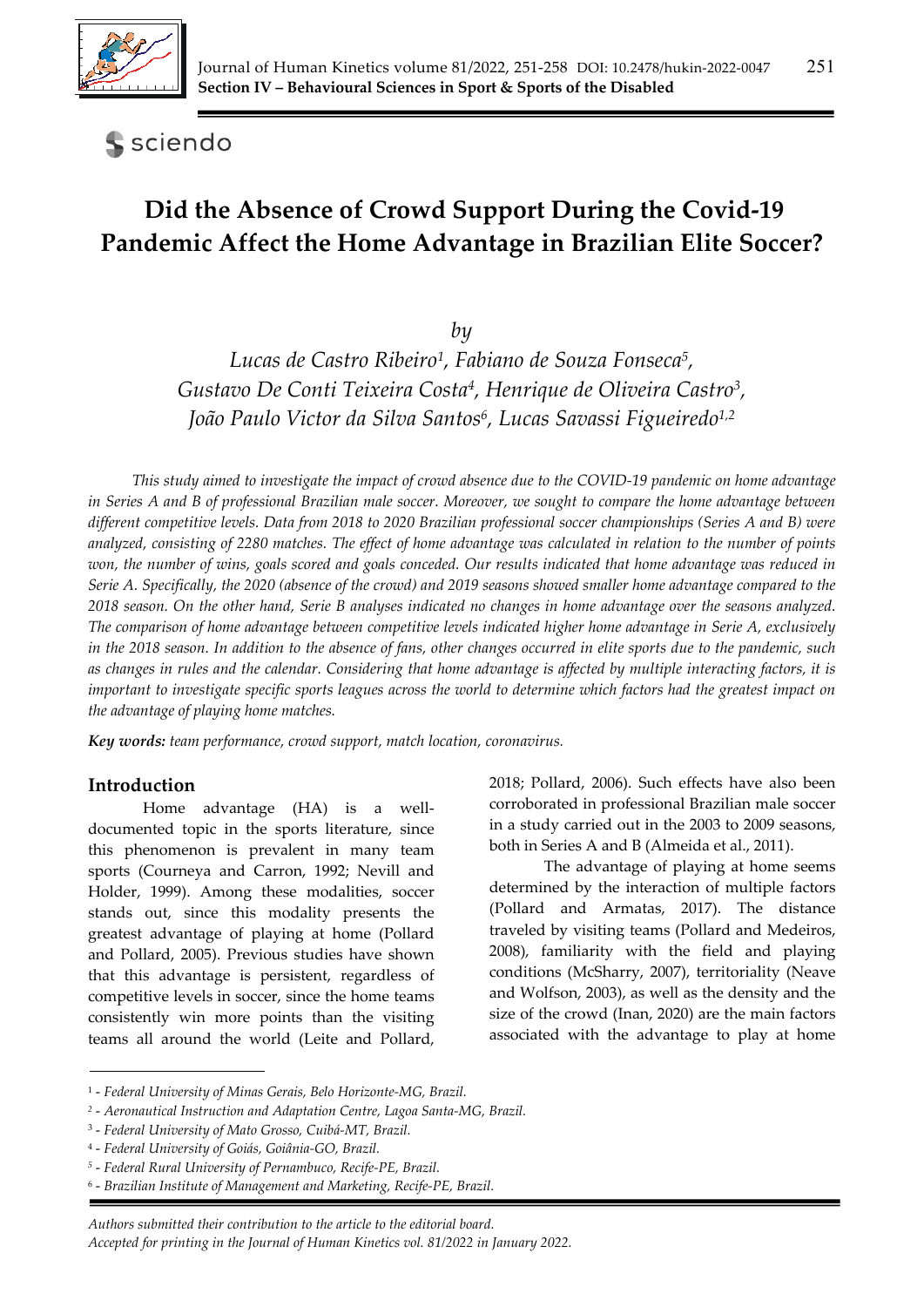(Goumas, 2014; Ponzo and Scoppa, 2018; Staufenbiel et al., 2018). Specifically, the presence of the crowd support has received special attention from researchers, since it is believed to impact other determinant factors, such as referees decisions and the psychological state of players (Pollard and Armatas, 2017; Ponzo and Scoppa, 2018). Indeed, studies have shown that the presence of the crowd not only creates a social atmosphere which affects the psychological state of players (Greer, 1983), but also impacts the decisions of referees in relation to the awarding of fouls and penalty kicks, as well as cards distributed, all favoring the home team (Pollard and Armatas, 2017). Despite this, evidence is controversial, since previous studies reported a positive association between crowd density and HA (Goumas, 2014; Inan, 2020; Ponzo and Scoppa, 2018), while other studies found no association between these factors (Staufenbiel et al., 2018) or even verified the occurrence of HA even in the absence of the crowd (Van De Ven, 2011).

The influence of the crowd support in HA is still a controversial topic, which indicates that more evidence is necessary to understand whether and how this phenomenon influences the result of matches. The investigation of different competitive levels can contribute to the understanding of the role of the crowd in HA, since higher competitive levels are usually associated with greater attendance of soccer fans (Inan, 2020). Generally speaking, if larger and denser crowds are associated with higher HA, then the advantage of playing at home would be greater at higher competitive levels (Serie A) over lower competitive levels (Serie B). However, Leite and Pollard (2018) reported that HA was predominantly higher in Serie B compared to Serie A, in a data analysis of 47 leagues around the world in the seasons of 2010 to 2016. The authors suggested some causes for this result, such as smaller referee bias in Serie A due to better referee preparation, greater travel effects due to less comfort in Serie B teams, and more intimidating atmosphere in Series B stadiums despite the lower average crowd, among other factors (Leite and Pollard, 2018). This topic had already been investigated in Brazilian soccer by Almeida et al. (2011), and higher HA was reported in Serie B compared to Serie A, in

seasons from 2003 to 2009.

The Covid-19 pandemic provided researchers with an ecological opportunity to investigate the role of the crowd support in HA, since sports leagues from various countries were forced to organize competitions without crowd presence, for health security reasons. These competitions played without the crowd represent a natural experiment, which favors the investigation of the effects of the absence of crowd support on HA in several soccer leagues. In this regard, previous research has compared HA between games played without crowd presence and games from previous seasons, in which crowd support was still present, in leagues around the world. Tilp and Thaller (2020) reported that the traditional advantage of playing at home in previous Bundesliga seasons turned into a disadvantage of playing at home, due the absence of crowds at the stadiums. These results were corroborated by Fischer and Haucap (2020), who took a step further by identifying that this reduction in HA occurred exclusively in Serie A, but not in Series B and C of German professional soccer. Sors et al. (2020) investigated Series A and B of four European leagues, and also found a reduction in the advantage of playing at home as well as in the referee bias. Those authors attributed both factors to the absence of social pressure and noise produced by the crowd. Conversely, Matos et al. (2021) examined HA in the Portuguese major soccer league and did not find changes due to the absence of the crowd, either in the comparison with games from the 2019/2020 season or in the comparison with previous seasons. Almeida and Leite (2021) also reported divergent results for several European leagues due to the absence of crowds in the stadiums. While HA was reduced in some leagues, the absence of the crowd support did not seem to affect HA in others. These contradictory results indicate that the absence of crowd support may affect HA in different ways, according to the contexts investigated. This indicates the need for further investigations accounting for the specificity of the leagues. To the best of the authors' knowledge, such an investigation has not been conducted in Brazilian soccer due the restrictions imposed by the COVID-19 pandemic context.

Therefore, the "Brasileirão" soccer league,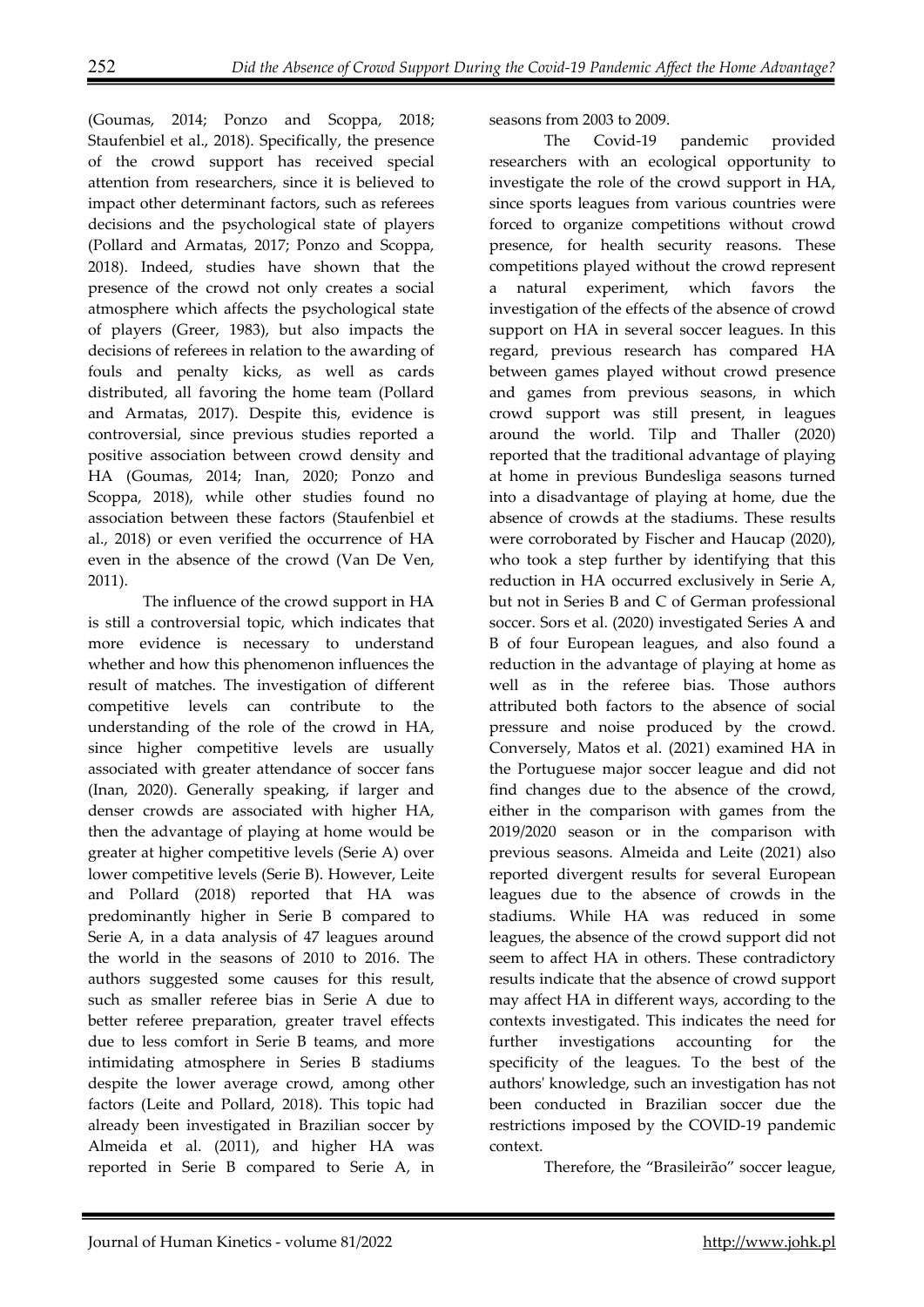the main soccer championship in Brazil, was analyzed in this study. Our aim was to investigate HA in different seasons with and without crowd support in Series A and B of Brazilian professional male soccer. In addition, we aimed to compare HA between different levels of competition (Series A and B) in the analyzed seasons. We expected to identify a reduction in HA over time in both series, due to the absence of crowd support. Additionally, we hypothesized the existence of greater HA in Serie B compared to Serie A, according to the trend reported worldwide.

## **Methods**

#### *Measures*

This study used data referring to Series A and B, from three editions of the Brazilian men's professional soccer championship, carried out in the period from 2018 to 2020. In the seasons of 2018 and 2019, crowds were present at the stadiums, while in the 2020 season no crowds were allowed in the stadiums, due to the sanitary restrictions imposed by the COVID-19 pandemic. Data from each season were retrieved from the website of the Brazilian Football Confederation https://www.cbf.com.br/. Twenty teams participated in all editions analyzed and played 19 home matches and 19 away matches in each season. Thus, the sample consisted of 2280 games (all games of the seasons). Data analyzed in this work comprised the effect of HA in relation to the number of points won, the number of wins, goals scored and goals conceded in matches played at home and away from home. In this study, HA calculated from the number of points won in games played at home and away from home is the primary dependent variable. The other variables served as complementary measures.

#### *Design and Procedures*

After data collection and organization, the home advantage effect was calculated using the following equation for each variable:  $HA = ((H –$  $A$ / $A$ <sup>\*</sup>100%, in which H refers to the number of points (or wins or goals) obtained in home games and A refers to the number of points (or wins or goals) obtained in games played away (Matos et al., 2020). Values obtained from the HA calculations are shown in Table 1. The results of this equation can present positive and negative percentage values, and the higher the value, the greater the effect of HA. To illustrate, Serie A

teams showed a 128.02% HA value on the variable points in the 2018 season. This means that teams won 128.02% more points in games played at home than they did in games played away from home, which corroborates the advantage of playing at home for Serie A teams in this season. *Statistical Analysis* 

To compare HA across seasons and series, nonparametric statistics were used, since the data showed deviations from normality and homoscedasticity. The Kruskal Wallis test was used to verify differences in HA across seasons for all variables analyzed. The level of significance adopted was 5%. Whenever the Kruskal Wallis test indicated differences in HA between seasons, paired comparisons were performed, with the level of significance adjusted by the Bonferroni correction. In these cases, the significance adopted was 1.6%. Thus, the comparison of HA between Series A and B in each of the seasons was performed for all variables using the Mann-Whitney U test, with a significance level of 5%. The effect size was reported in all analyses using Pearson's  $r$ , classified as small ( $r = 0.1$ ), medium ( $r = 0.1$ )  $= 0.3$ ) and large ( $r = 0.5$ ), according to Cohen (1992). Statistical analyses were performed using SPSS 25 software.

#### **Results**

The HA analysis in Serie A indicated differences between the seasons for points [*H*(2) = 14.797; *p* = 0.001], wins [*H*(2) = 17.631; *p* < 0.001] and goals conceded  $[H(2) = 6.714; p = 0.035]$ . On the other hand, no differences were found between the seasons for goals scored [*H*(2) = 4.940; *p* = 0.085].

Table 2 presents the results of pairwise comparisons carried out between seasons for variables, in which significant differences were reported. The analysis regarding the number of points won at home versus away games indicated greater HA for Serie A teams in the 2018 season compared to 2019 and 2020 seasons. The same results were verified regarding the proportion of games won at home versus away games, with higher HA in the 2018 season compared to 2019 and 2020 seasons. Finally, the analysis of goals conceded indicated greater HA in the 2018 season compared to the 2020 season.

Serie B analyses did not indicate differences in HA across seasons for goals scored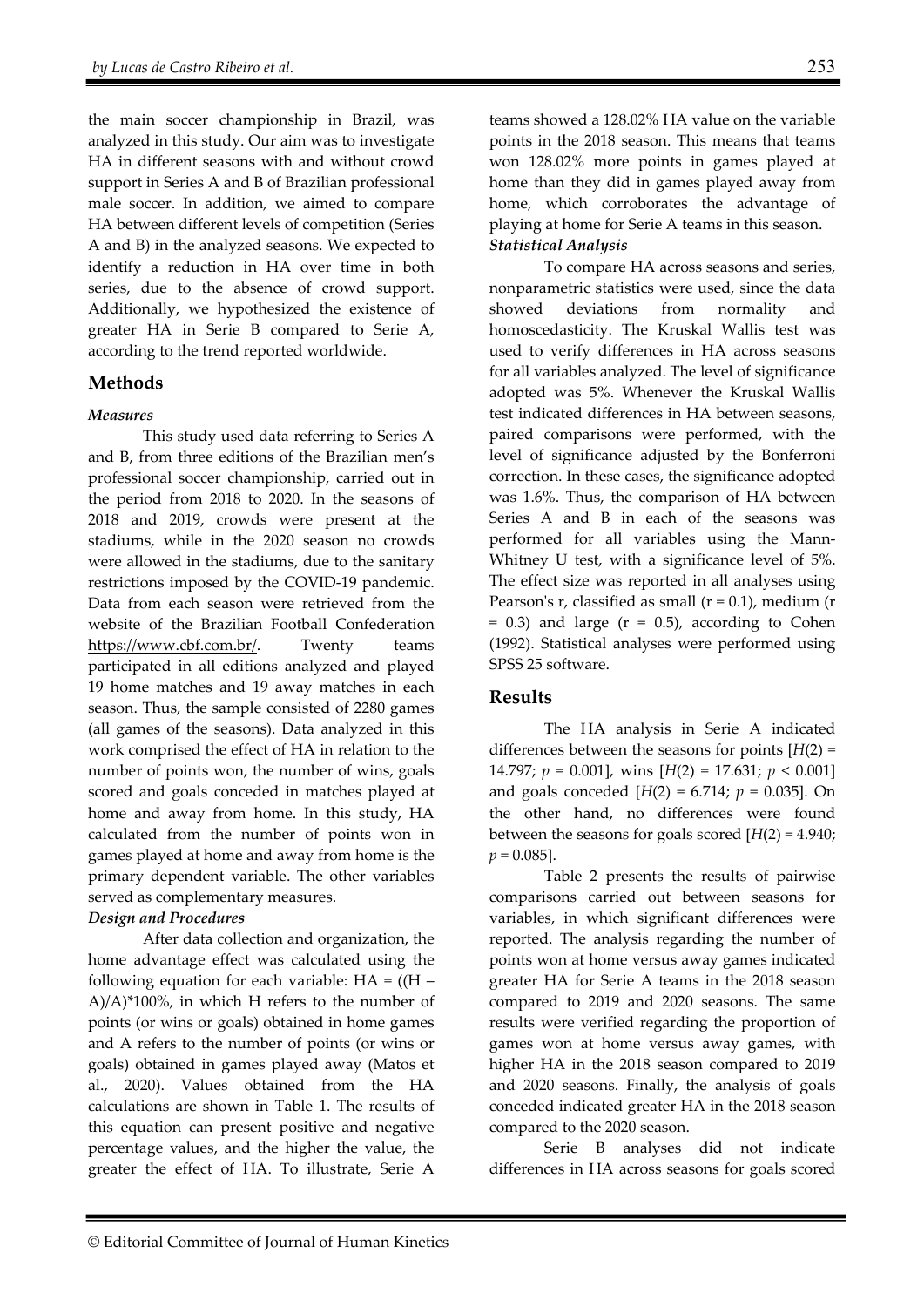$[H(2) = 2.315; p = 0.314]$ , goals conceded  $[H(2) =$ 2.726; *p* = 0.256], wins [*H*(2) = 1.641; *p* = 0.440] and points  $[H(2) = 2.560; p = 0.278]$ .

Table 3 presents the results of the Mann-Whitney U test used to compare the effect of HA between Series A and B for points, wins, goals scored and goals conceded. Greater HA effects were found for Serie A in the 2018 season for all

variables analyzed. Additionally, greater HA effects were found for Serie A in the 2019 season in the goals conceded variable. No differences were reported for other variables in the 2019 season or in any of the variables in the 2020 season.

|                                             |                   |         |         |                     | Table 1               |  |  |  |
|---------------------------------------------|-------------------|---------|---------|---------------------|-----------------------|--|--|--|
| HA values in Brazilian soccer championships |                   |         |         |                     |                       |  |  |  |
| <b>Series</b>                               | Season            | Points  | Wins    | <b>Goals scored</b> | <b>Goals conceded</b> |  |  |  |
|                                             | $2018$ (crowd)    | 128.02% | 197.06% | 73.84%              | $-42.48%$             |  |  |  |
| A                                           | 2019 (crowd)      | 65.82%  | 87.76%  | 49.57%              | $-33.14\%$            |  |  |  |
|                                             | $2020$ (no crowd) | 51.1%   | 69.31%  | 31.37%              | $-23.88\%$            |  |  |  |
| B                                           | $2018$ (crowd)    | 40.24%  | 55.88%  | 22.05%              | $-18.06\%$            |  |  |  |
|                                             | 2019 (crowd)      | 38.92%  | 55.56%  | 26%                 | $-20.35%$             |  |  |  |
|                                             | $2020$ (no crowd) | 58.48%  | 78.57%  | 43.07%              | $-30.1\%$             |  |  |  |

#### **Table 2**

| Pairwise comparisons between seasons for Serie A significant variables. |  |  |  |  |  |  |  |  |  |  |
|-------------------------------------------------------------------------|--|--|--|--|--|--|--|--|--|--|
|-------------------------------------------------------------------------|--|--|--|--|--|--|--|--|--|--|

| Variable     | <b>Seasons</b>     | $H_{\rm}$ | p          | r     |
|--------------|--------------------|-----------|------------|-------|
|              | $2018 \times 2019$ | 17.500    | $0.002*$   | 2.767 |
| Points       | $2018 \times 2020$ | 19.175    | $0.001*$   | 3.032 |
|              | $2019 \times 2020$ | 1.675     | 0.762      | 0.264 |
|              | $2018 \times 2019$ | 18.100    | $< 0.001*$ | 2.862 |
| Wins         | $2018 \times 2020$ | 21.575    | $0.001*$   | 3.411 |
|              | $2019 \times 2020$ | 3.475     | 0.529      | 0.549 |
|              | $2018 \times 2019$ | $-8.000$  | 0.147      | 1.265 |
| Goals scored | $2018 \times 2020$ | $-14.275$ | $0.010*$   | 2.257 |
|              | $2019 \times 2020$ | $-6.275$  | 0.256      | 0.992 |

*Note: H = Kruskal Wallis value; p = significance level; r = effect size; \* = p < 0.016* 

| Π<br>г. |  |
|---------|--|
|---------|--|

| Comparisons between HA in Series A and B. |      |         |          |                  |       |  |
|-------------------------------------------|------|---------|----------|------------------|-------|--|
| Variable                                  | AxB  | U       | Z        | $\boldsymbol{p}$ | r     |  |
|                                           | 2018 | 65.000  | $-3.652$ | $< 0.001*$       | 0.577 |  |
| Points                                    | 2019 | 139.000 | $-1.651$ | 0.099            | 0.261 |  |
|                                           | 2020 | 189.000 | $-0.298$ | 0.766            | 0.047 |  |
|                                           | 2018 | 80.500  | $-3.234$ | $0.001*$         | 0.511 |  |
| Wins                                      | 2019 | 162.000 | $-1.028$ | 0.304            | 0.162 |  |
|                                           | 2020 | 145.000 | -1.490   | 0.136            | 0.235 |  |
|                                           | 2018 | 103.500 | $-2.611$ | $0.009*$         | 0.412 |  |
| Goals scored                              | 2019 | 155.000 | $-1.217$ | 0.224            | 0.192 |  |
|                                           | 2020 | 175.500 | $-0.663$ | 0.507            | 0.104 |  |
|                                           | 2018 | 88.500  | $-3.016$ | $0.003*$         | 0.476 |  |
| Goals conceded                            | 2019 | 127.000 | $-1.975$ | $0.048*$         | 0.312 |  |
|                                           | 2020 | 160.000 | $-1.083$ | 0.279            | 0.171 |  |

*Note: U = Mann Whitney test value; Z = z score; p = significance level; r = effect size; \* = p < 0.05*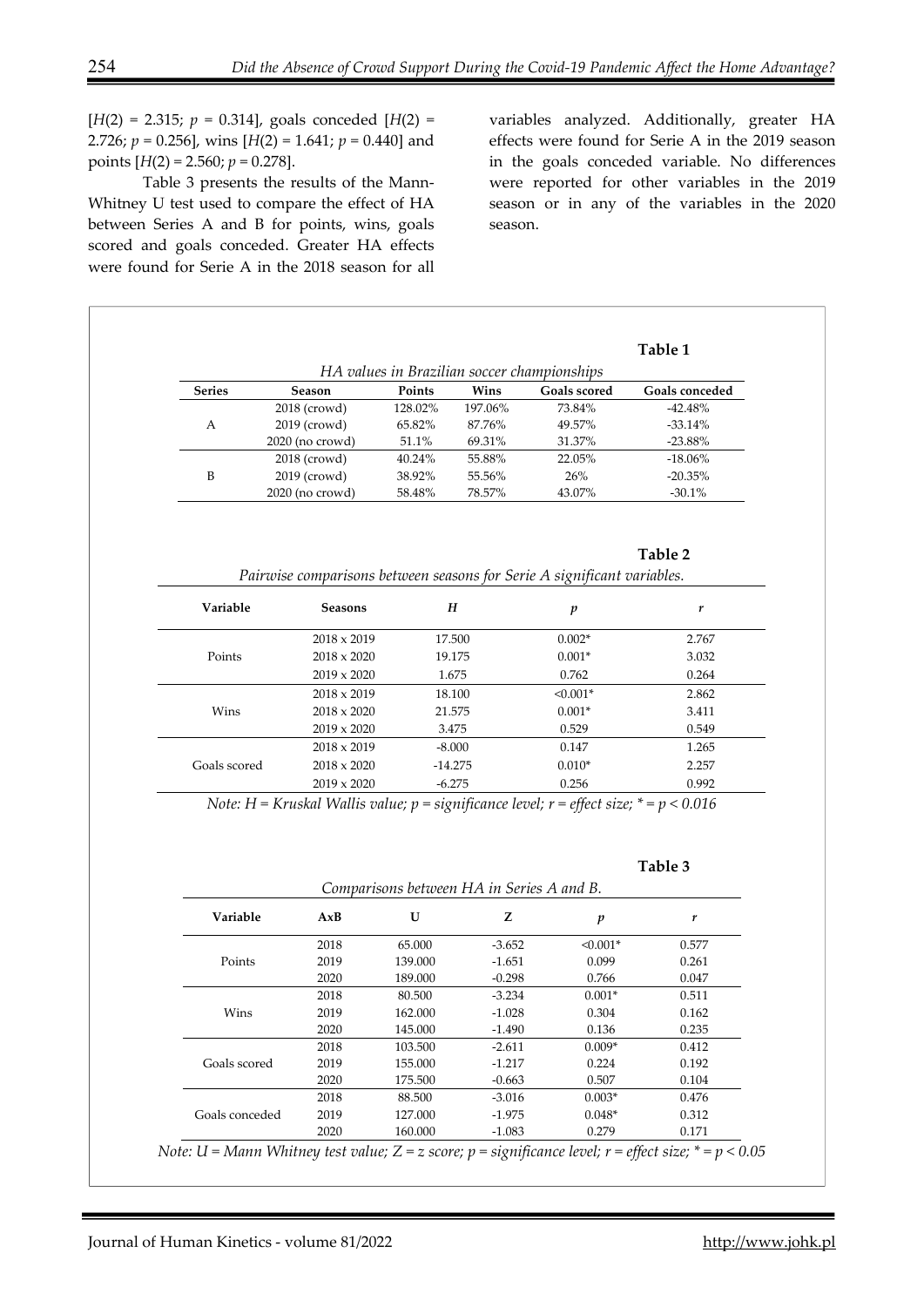## **Discussion**

This study investigated whether the presence of crowd support affected HA in Series A and B of the Brazilian soccer leagues from 2018 to 2020. Additionally, we sought to compare HA between different competitive levels throughout the analyzed seasons. Our results showed a reduction in HA in Serie A. The seasons of 2020 (without the presence of fans) and 2019 showed smaller HA compared to the 2018 season, but there were no differences between the 2019 and 2020 seasons. In Serie B, no changes in HA were identified across the seasons analyzed. These findings partially corroborate our hypotheses, given the reduction in HA was identified in the 2020 season, but this reduction only occurred in Serie A. When Series A and B were compared, higher HA was found in Serie A in the 2018 season. These findings diverge from those previously reported in the Brazilian championship (Almeida et al., 2011), thus reinforcing the need for future studies in the Brazilian context.

Data from Serie A indicated that HA was reduced in the 2019 and 2020 seasons compared to the 2018 season. These results indicate a reduction in the advantage of playing at home not only in the 2020 season, when there was no crowd support in the stadiums, but also in the 2019 season, when fans were present in the stadiums. The lowest HA of the 2019 season compared to the 2018 season was associated with a lower proportion of victories won at home compared to away games. Similarly, the reduction in HA between the 2018 and 2020 seasons was associated with a lower proportion of victories conquered and goals scored in 2020 home games compared to away games. In general, our findings differ from those found by Tilp and Thaller (2020) who reported an inversion of home advantage due to the absence of fans in the Bundesliga in the 2019/20 season. On the other hand, our findings are in agreement with Matos et al. (2021) who also did not report reductions in HA in the Portuguese soccer league due to the lack of crowd support associated with the Covid-19 pandemic. Overall, our results contradict the logic that the absence of support from the fans would act by reducing HA (Inan, 2020). The rationale behind this is that visiting teams would participate more motivated in crowdless matches, due to the awareness of the

absence of social pressure generated by the opposing fans (Tilp and Thaller, 2020). This would facilitate greater psychological stability during the game and the perception of an advantage for not having to deal with the pressure from fans, further motivating these players, which would collaborate to reduce HA. Additionally, evidence indicates that referees make more favorable decisions for the home teams (more fouls in favor and fewer cards compared to the visiting team) when fans are present at the stadium, compared to games without fans (Endrich and Gesche, 2020), which would also contribute to the HA reduction. This argument, however, is speculative, and applies to the 2020 season, in which fans were not present at the stadiums, but not to the 2019 season, in which fans were still present. This indicates the existence of other modulating factors of the HA effect.

One factor that may have influenced the reduction in HA in Serie A from the 2019 season onwards is the implementation of the Video Assistant Referee (VAR), a technology that has been used in all games as of this season. The use of VAR provides referees with a new opportunity to evaluate crucial situations of the game with more time available and in a collective way. Moreover, it provides the visualization from different angles, which favors the reduction of errors in some decisions, in addition to reducing the impact of social pressure caused by the crowd (Unkelbach and Memmert, 2010). Indeed, recent evidence has indicated that the use of the VAR has changed the dynamics of games in several leagues (Han et al., 2020; Lago-Peñas et al., 2019) and has even resulted in the reduction in HA in some cases (Han et al., 2020). Despite the recent nature of this technology and the scarcity of studies on the subject, findings regarding the VAR seem to converge with the logic of our results. Thus, the use of the VAR contributed to the understanding of the HA reduction in the 2019 season compared to the 2018 season of Serie A in our study. Additionally, it is reasonable to speculate that the use of the VAR associated with the absence of the crowd may have reduced social pressure on the referees during matches in Serie A in the 2020 season, leading to a lower referee bias in favor of home teams (Han et al., 2020). As a result, lower HA was observed in 2019 and 2020 seasons compared to the 2018 season, in which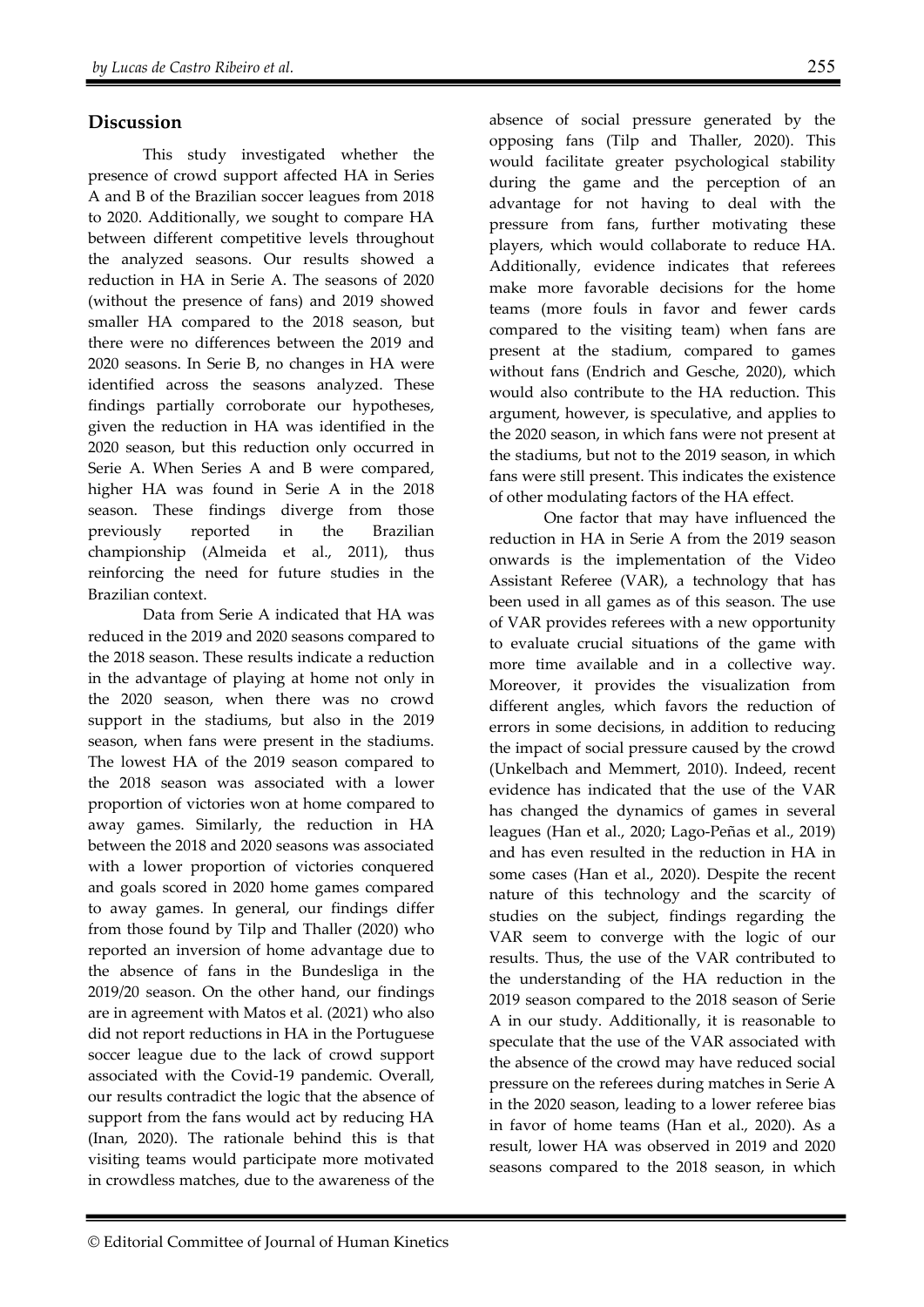there was no use of the VAR and crowds were present in the stadiums. It is noteworthy, however, that we did not assess specific data regarding referees decisions to confirm this hypotheses in this study. Thus, the impact of using the VAR on HA in Brazilian soccer remains an issue to be investigated in future studies.

Data from Serie B indicated that there was no reduction in HA over the three seasons analyzed. This result contradicted initial expectations that the absence of the crowd would reduce the advantage of playing at home (Inan, 2020). However, it is noteworthy that in the 2018 and 2019 seasons, small HA values were reported in Serie B compared to Serie A. Since the advantage of playing at home in Serie B was already small, one could argue that reducing this advantage may be harder, which would explain part of the results found in our study. Additionally, it is important to emphasize that the VAR is not available in Serie B games, which could also contribute to the stability of HA in games played at this competitive level. Finally, factors associated with the level of competitiveness may be associated with the results found. The smaller presence of fans, their less supportive behavior and a higher amount of games with a lower performance level of rivalry in Serie B may affect, to a lesser extent, the behavior of the coaching staff and players, as well as their strategies drawn and decisions made. Thus, it is possible that the presence of fans is less decisive in Serie B than in Serie A of Brazilian soccer. A similar logic was proposed by Fischer and Haucap (2020) that may support the explanation of the stability of HA in Serie B in the absence of the crowd. Those authors showed that German teams that were more used to densely crowded stadiums showed a more drastic reduction in HA than teams used to fewer fans in the stadiums. Therefore, it is possible that the maintenance of HA in Serie B of the Brazilian championship has occurred precisely because of the lower average attendance of this championship (2018 = 5,218; 2019 = 5,089) in comparison to Serie A (2018 = 18,821; 2019 = 21,237).

The comparison between HA in Series A and B indicated greater HA in Serie A for the 2018 season, but not for the seasons of 2019 and 2020. This finding was also verified in complementary measures, since Serie A teams had more victories, scored more goals and conceded less goals at home matches proportionally to away matches. Serie A teams also conceded less goals at home matches proportionally to away matches in the 2019 season. Although the teams from Serie A suffered proportionally fewer goals at home than away compared to teams from Serie B in 2019, this factor did not imply a greater amount of points won, indicating that there was no difference in HA between Series A and B in this season. In general, the findings of the present study differ from the findings of Almeida et al. (2011), who indicated higher HA in Brazilian soccer Serie B compared to Serie A in the 2003 to 2009 seasons, and also from the findings of Leite and Pollard (2018) who reported no differences in HA between Series A and B in the 2010 to 2016 seasons in Brazilian professional soccer. Prudence is necessary when interpreting these results, since the number of seasons analyzed in our study was lower than in previous studies. Therefore, it is not possible to rule out that this effect actually results from the natural variation between seasons. Nevertheless, the seeming variation in the dynamics of HA between the competitive levels in our study highlights the relevance of investigating the HA prevalence in Brazilian professional soccer in order to further comprehend the factors that underlies this modification.

The present study has some limitations, such as the analysis of a small number of seasons, and the fact that fans were absent in stadiums in only one of these seasons. Specifically with regard to the season without fans in the stadiums (2020), it is important to emphasize that this season was atypical in more aspects than simply the absence of fans in the stadiums, which calls for caution in the interpretation of HA results. COVID-19 outbreaks that affected participating teams, long periods without field training, the use of a game schedule with less spacing between games and even the change in the rules of the game (increasing the number of substitutions from three to five), are other factors that may also have affected HA in the 2020 season. Thus, it is suggested that future HA investigations include an even greater amount of games without the presence of fans in their analysis, and in competitions with game schedules closer to what was practiced before the pandemic, in order to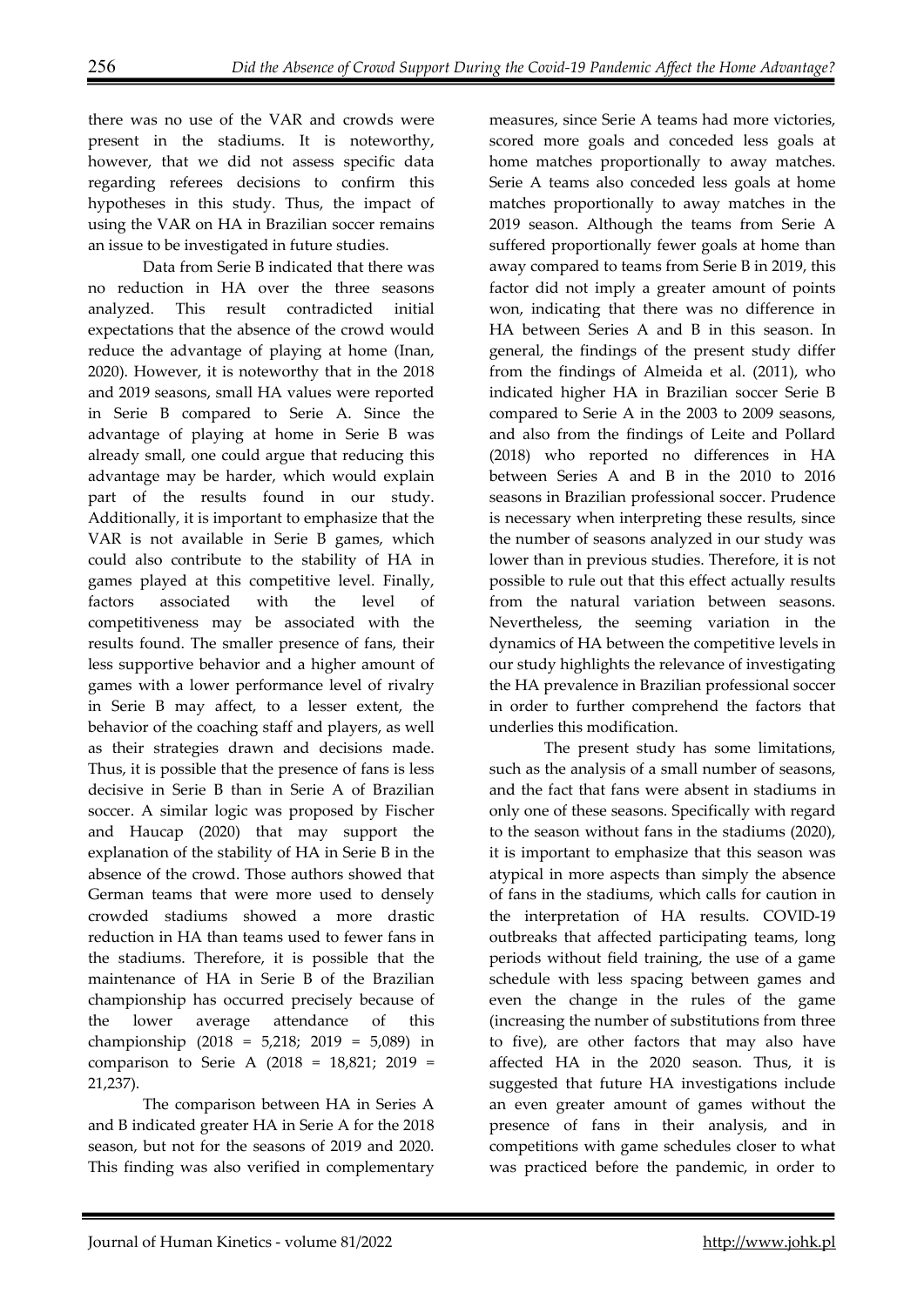minimize the effects of adverse factors.

In short, playing at home continues to be advantageous in both Series of Brazilian professional soccer. However, the COVID-19 pandemic had different effects on HA for each of the Series investigated. While there was a reduction in HA for Serie A, no change in HA for Serie B was reported. Regarding the comparison between Series A and B, greater HA was prevalent in Serie A, specifically in the 2018 season, which was not maintained in the 2019 (with the use of the VAR in Serie A and presence of fans), and 2020 (with the use of the VAR in the Serie A and without the presence of fans) seasons. It is also important to highlight that the sound of stadiums in 2020 simulating fans seems to have no influence on the results, demonstrating that it does not replace the fans in person. Due to the numerous changes made in elite sports in response to the pandemic in the 2020 season, and the implementation of the VAR in Serie A in 2019, it is not possible to attribute the results found only to the absence of crowds in the stadiums. Alternately, our results seem to be a consequence of multiple interacting factors, which reinforces the multifactorial nature of the HA phenomenon. Given the results found and the persistence of the COVID-19 pandemic, further investigation is recommended to determine which factors have the greatest impact on the changes observed in HA in sports leagues across the world.

## **References**

- Almeida, C. H., & Leite, W. S. (2021). Professional football in times of COVID-19: did the home advantage effect disappear in European domestic leagues? *Biology of Sport*. https://doi.org/10.5114/biolsport.2021.104920
- Almeida, L. G., Oliveira, M. L. , & Silva, C. D. (2011). Home advantage in the two main divisions of the Brazilian professional soccer. *Revista Brasileira de Educação Física e Esporte*, *25*(1), 49–54. https://doi.org/10.1590/S1807-55092011000100006
- Cohen, J. (1992). A power primer. *Psychological bulletin*, *112*(1), 155.
- Courneya, K. S., & Carron, A. V. (1992). The Home Advantage In Sport Competitions: A Literature Review. *Journal of Sport and Exercise Psychology*, *14*(1), 13–27. https://doi.org/10.1123/jsep.14.1.13
- Endrich, M., & Gesche, T. (2020). Home-bias in referee decisions: Evidence from "Ghost Matches" during the Covid19-Pandemic. *Economics Letters*, *197*, 109621. https://doi.org/10.1016/j.econlet.2020.109621
- Fischer, K., & Haucap, J. (2020). Does crowd support drive the home advantage in professional soccer? Evidence from German ghost games during the COVID-19 pandemic. *DICE Discussion Paper*, *344*(September), 1–31. http://hdl.handle.net/10419/222278
- Goumas, C. (2014). How does crowd support contribute to home advantage in soccer? Journal of Sport Behavior, 37(3), 236–250
- Greer, D. L. (1983). Spectator Booing and the Home Advantage: A Study of Social Influence in the Basketball Arena. *Social Psychology Quarterly*, *46*(3), 252. https://doi.org/10.2307/3033796
- Han, B., Chen, Q., Lago-Peñas, C., Wang, C., & Liu, T. (2020). The influence of the video assistant referee on the Chinese Super League. *International Journal of Sports Science & Coaching*, *15*(5–6), 662–668. https://doi.org/10.1177/1747954120938984
- Inan, T. (2020). The Effect of Crowd Support on Home-Field Advantage: Evidence from European Football. *Annals of Applied Sport Science*, *8*(3), 0–0. https://doi.org/10.29252/aassjournal.806
- Lago-Peñas, C., Ezequiel, R., & Anton, K. (2019). How does Video Assistant Referee (VAR) modify the game in elite soccer? *International Journal of Performance Analysis in Sport*, *19*(4), 646–653. https://doi.org/10.1080/24748668.2019.1646521
- Leite, W., & Pollard, R. (2018). International comparison of differences in home advantage between level 1 and level 2 of domestic football leagues. *German Journal of Exercise and Sport Research*, *48*(2), 271–277. https://doi.org/10.1007/s12662-018-0507-2
- Matos, R. M., Amaro, N., & Pollard, R. (2020). How best to quantify home advantage in team sports: an investigation involving male senior handball leagues in Portugal and Spain. *RICYDE. Revista Internacional de Ciencias Del Deporte*, *16*(59), 12–23. https://doi.org/10.5232/ricyde2020.05902